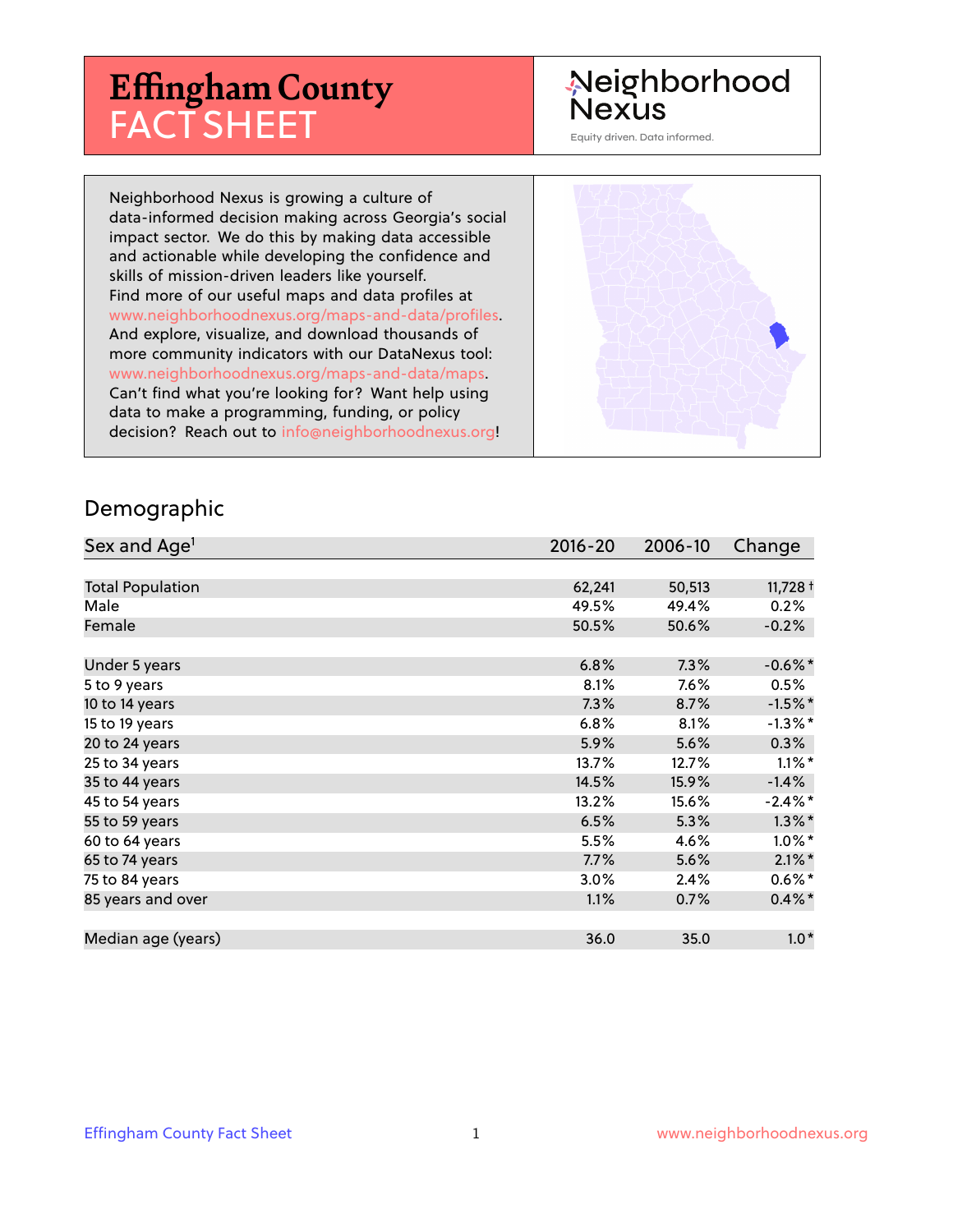# Demographic, continued...

| Race <sup>2</sup>                                   | $2016 - 20$ | 2006-10 | Change     |
|-----------------------------------------------------|-------------|---------|------------|
| <b>Total population</b>                             | 62,241      | 50,513  | $11,728 +$ |
| One race                                            | 96.1%       | 99.1%   | $-3.0\%$ * |
| White                                               | 80.2%       | 83.2%   | $-3.0\%$ * |
| <b>Black or African American</b>                    | 13.6%       | 13.2%   | 0.4%       |
| American Indian and Alaska Native                   | 0.2%        | 0.5%    | $-0.4\%$ * |
| Asian                                               | 0.7%        | 1.0%    | $-0.3\%$ * |
| Native Hawaiian and Other Pacific Islander          | 0.1%        | 0.1%    | $-0.0%$    |
| Some other race                                     | 1.4%        | 1.1%    | 0.3%       |
| Two or more races                                   | 3.9%        | 0.9%    | $3.0\%$ *  |
| Race alone or in combination with other race(s) $3$ | $2016 - 20$ | 2006-10 | Change     |
| Total population                                    | 62,241      | 50,513  | $11,728 +$ |
| White                                               | 83.9%       | 83.8%   | 0.2%       |
| <b>Black or African American</b>                    | 15.1%       | 13.9%   | $1.2\%$ *  |
| American Indian and Alaska Native                   | 1.5%        | 0.8%    | $0.6\%$ *  |
| Asian                                               | 1.6%        | 1.2%    | $0.4\%$ *  |
| Native Hawaiian and Other Pacific Islander          | 0.1%        | 0.1%    | $-0.0%$    |
| Some other race                                     | 2.3%        | 1.1%    | $1.2\%$ *  |
| Hispanic or Latino and Race <sup>4</sup>            | $2016 - 20$ | 2006-10 | Change     |
| <b>Total population</b>                             | 62,241      | 50,513  | $11,728 +$ |
| Hispanic or Latino (of any race)                    | 4.7%        | 2.8%    | $1.9%$ †   |
| Not Hispanic or Latino                              | 95.3%       | 97.2%   | $-1.9%$ †  |
| White alone                                         | 77.1%       | 81.5%   | $-4.4\%$ * |
| Black or African American alone                     | 13.4%       | 13.1%   | 0.3%       |
| American Indian and Alaska Native alone             | 0.2%        | 0.5%    | $-0.4\%$ * |
| Asian alone                                         | 0.7%        | 1.0%    | $-0.3\%$ * |
| Native Hawaiian and Other Pacific Islander alone    | 0.1%        | 0.1%    | $-0.0%$    |
| Some other race alone                               | 0.5%        | 0.1%    | $0.5\% *$  |
| Two or more races                                   | 3.3%        | 0.9%    | $2.5%$ *   |
| U.S. Citizenship Status <sup>5</sup>                | $2016 - 20$ | 2006-10 | Change     |
| Foreign-born population                             | 2,071       | 1,029   | $1,042*$   |
| Naturalized U.S. citizen                            | 44.6%       | 53.1%   | $-8.4%$    |
| Not a U.S. citizen                                  | 55.4%       | 46.9%   | 8.4%       |
|                                                     |             |         |            |
| Citizen, Voting Age Population <sup>6</sup>         | $2016 - 20$ | 2006-10 | Change     |
| Citizen, 18 and over population                     | 44,757      | 35,534  | $9,223*$   |
| Male                                                | 49.0%       | 49.2%   | $-0.2%$    |
| Female                                              | 51.0%       | 50.8%   | 0.2%       |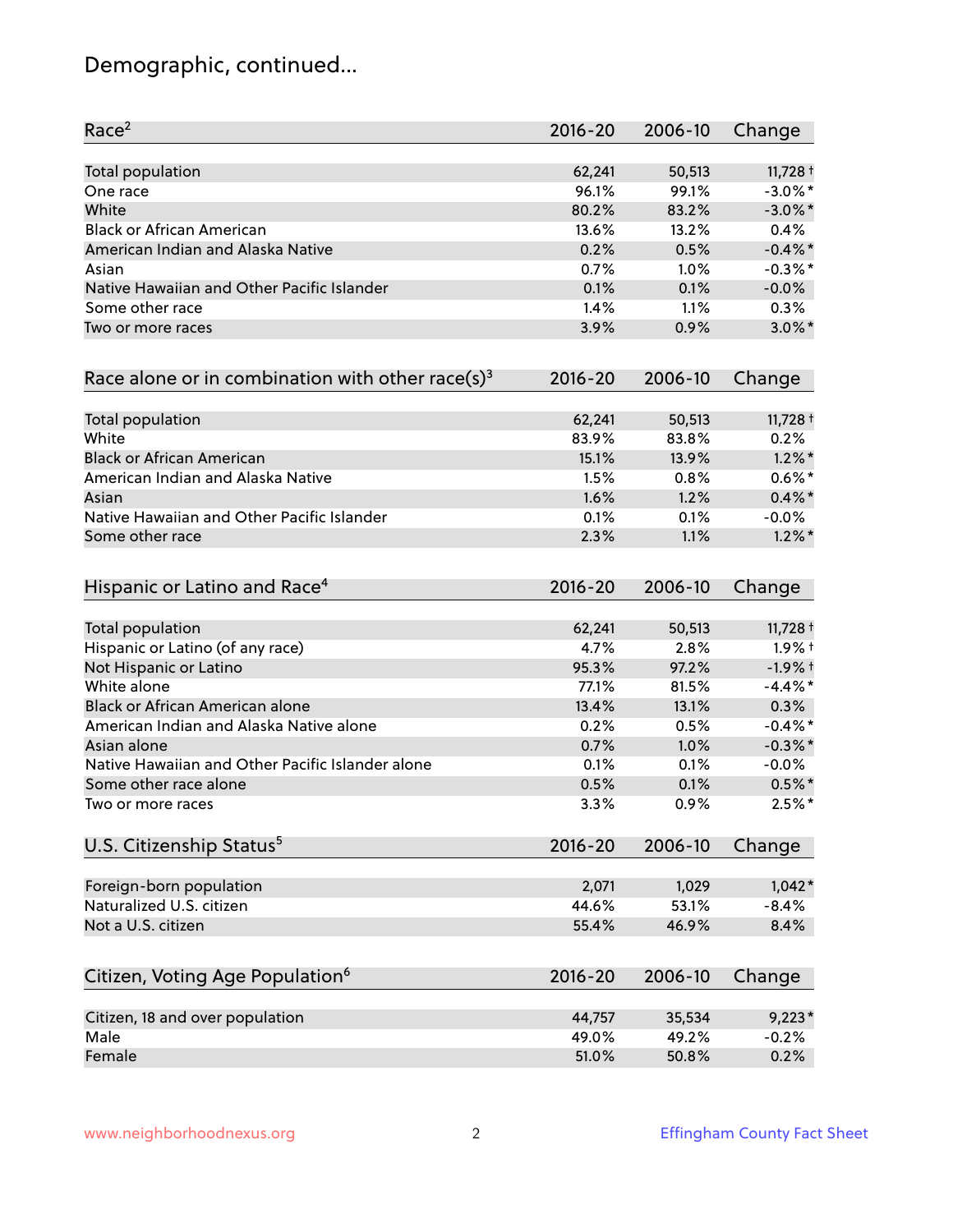#### Economic

| Income <sup>7</sup>                                 | $2016 - 20$ | 2006-10 | Change     |
|-----------------------------------------------------|-------------|---------|------------|
|                                                     |             |         |            |
| All households                                      | 21,828      | 17,480  | 4,348*     |
| Less than \$10,000                                  | 3.3%        | 6.9%    | $-3.6\%$ * |
| \$10,000 to \$14,999                                | 3.7%        | 3.2%    | 0.5%       |
| \$15,000 to \$24,999                                | 6.7%        | 9.4%    | $-2.6\%$ * |
| \$25,000 to \$34,999                                | 8.2%        | 9.5%    | $-1.3%$    |
| \$35,000 to \$49,999                                | 13.3%       | 13.5%   | $-0.2%$    |
| \$50,000 to \$74,999                                | 20.1%       | 22.4%   | $-2.4%$    |
| \$75,000 to \$99,999                                | 15.6%       | 16.2%   | $-0.6%$    |
| \$100,000 to \$149,999                              | 17.1%       | 14.1%   | $3.0\%$ *  |
| \$150,000 to \$199,999                              | 7.5%        | 3.4%    | $4.1\%$ *  |
| \$200,000 or more                                   | 4.5%        | 1.4%    | $3.1\%$ *  |
| Median household income (dollars)                   | 67,050      | 56,903  | 10,147*    |
| Mean household income (dollars)                     | 87,491      | 66,656  | 20,836*    |
| With earnings                                       | 83.8%       | 85.6%   | $-1.7%$    |
| Mean earnings (dollars)                             | 84,374      | 67,280  | 17,094*    |
| <b>With Social Security</b>                         | 26.0%       | 22.4%   | $3.6\%$ *  |
| Mean Social Security income (dollars)               | 20,122      | 15,939  | $4,183*$   |
| With retirement income                              | 16.9%       | 13.5%   | $3.4\%$ *  |
| Mean retirement income (dollars)                    | 39,988      | 19,160  | 20,828*    |
| With Supplemental Security Income                   | 4.1%        | 4.3%    | $-0.2%$    |
| Mean Supplemental Security Income (dollars)         | 10,152      | 7,879   | 2,274      |
| With cash public assistance income                  | 1.3%        | 0.6%    | $0.7%$ *   |
| Mean cash public assistance income (dollars)        | 2,294       | 2,205   | 89         |
| With Food Stamp/SNAP benefits in the past 12 months | 7.5%        | 6.6%    | 0.8%       |
|                                                     |             |         |            |
| Families                                            | 15,810      | 13,845  | 1,965*     |
| Less than \$10,000                                  | 1.5%        | 3.1%    | $-1.6%$    |
| \$10,000 to \$14,999                                | 1.0%        | 3.0%    | $-2.0\%$ * |
| \$15,000 to \$24,999                                | 4.8%        | 8.5%    | $-3.7%$ *  |
| \$25,000 to \$34,999                                | 6.0%        | 8.3%    | $-2.3%$    |
| \$35,000 to \$49,999                                | 10.7%       | 13.6%   | $-2.8%$    |
| \$50,000 to \$74,999                                | 22.6%       | 24.1%   | $-1.4%$    |
| \$75,000 to \$99,999                                | 18.1%       | 17.8%   | 0.3%       |
| \$100,000 to \$149,999                              | 20.7%       | 16.1%   | 4.6%*      |
| \$150,000 to \$199,999                              | 9.2%        | 4.0%    | $5.3\%$ *  |
| \$200,000 or more                                   | 5.4%        | 1.7%    | $3.7\%$ *  |
| Median family income (dollars)                      | 81,320      | 63,277  | 18,043*    |
| Mean family income (dollars)                        | 100,471     | 72,613  | 27,858*    |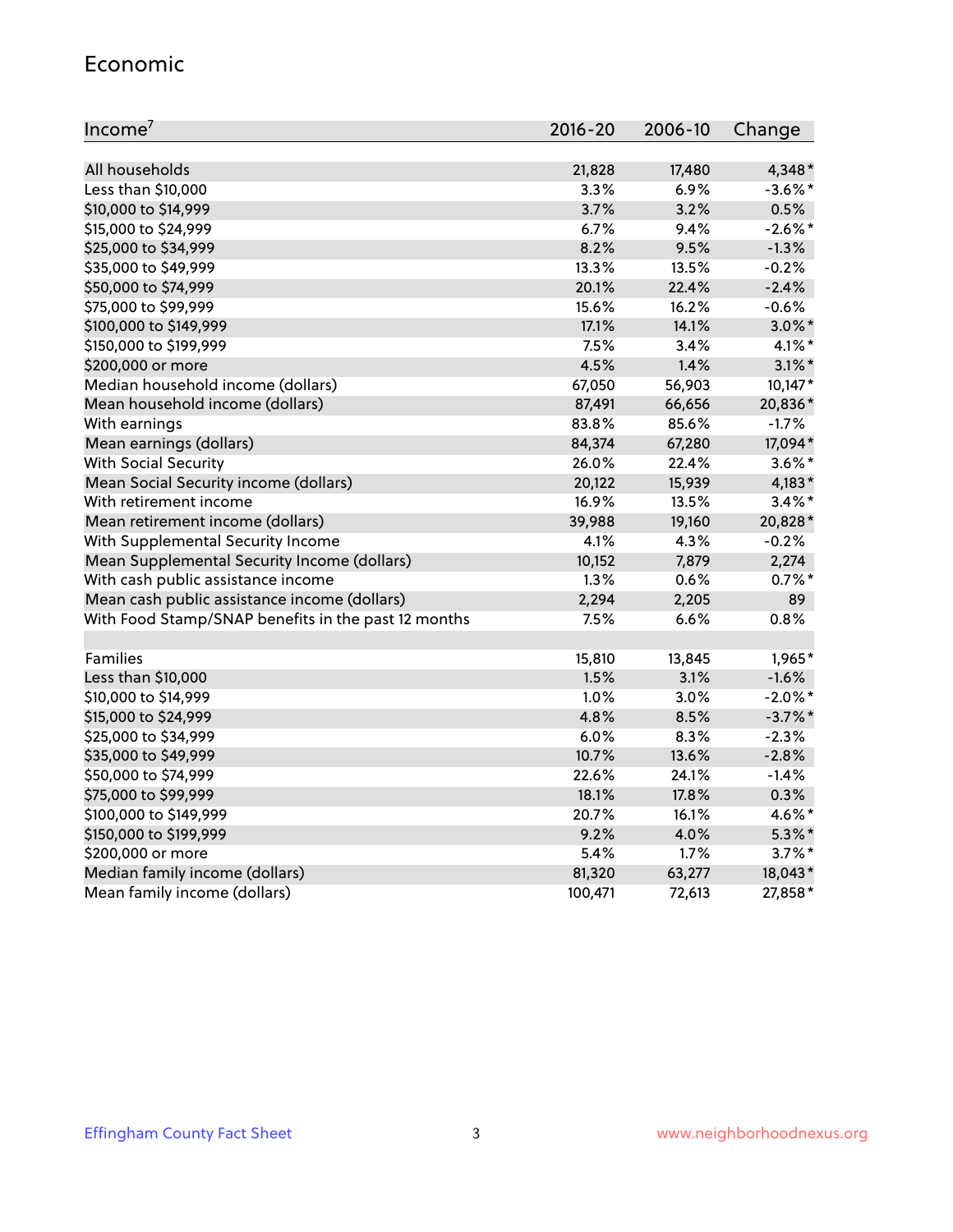#### Economic, continued...

| Income, continued <sup>8</sup>                                        | $2016 - 20$ | 2006-10 | Change      |
|-----------------------------------------------------------------------|-------------|---------|-------------|
|                                                                       |             |         |             |
| Nonfamily households                                                  | 6,018       | 3,635   | 2,383*      |
| Median nonfamily income (dollars)                                     | 36,434      | 30,104  | 6,330       |
| Mean nonfamily income (dollars)                                       | 48,953      | 37,470  | 11,482*     |
| Median earnings for workers (dollars)                                 | 39,306      | 32,811  | $6,495*$    |
| Median earnings for male full-time, year-round workers                | 55,995      | 49,646  | $6,349*$    |
| (dollars)                                                             |             |         |             |
| Median earnings for female full-time, year-round workers<br>(dollars) | 40,181      | 34,554  | $5,627*$    |
| Per capita income (dollars)                                           | 32,608      | 23,465  | $9,144*$    |
|                                                                       |             |         |             |
| Families and People Below Poverty Level <sup>9</sup>                  | $2016 - 20$ | 2006-10 | Change      |
|                                                                       |             |         |             |
| <b>All families</b>                                                   | 4.4%        | 8.0%    | $-3.6\%$ *  |
| With related children under 18 years                                  | 6.3%        | 9.8%    | $-3.5%$     |
| With related children under 5 years only                              | 1.8%        | 7.2%    | $-5.4%$     |
| Married couple families                                               | 2.6%        | 3.6%    | $-1.1%$     |
| With related children under 18 years                                  | 2.6%        | 3.9%    | $-1.2%$     |
| With related children under 5 years only                              | 0.0%        | 0.0%    | 0.0%        |
| Families with female householder, no husband present                  | 13.8%       | 32.3%   | $-18.5%$ *  |
| With related children under 18 years                                  | 19.1%       | 35.7%   | $-16.6%$    |
| With related children under 5 years only                              | 11.4%       | 29.8%   | $-18.4%$    |
| All people                                                            | 7.4%        | 10.3%   | $-3.0\%$ *  |
| Under 18 years                                                        | 9.3%        | 13.2%   | $-4.0\%$ *  |
| Related children under 18 years                                       | 8.3%        | 12.5%   | $-4.2%$     |
| Related children under 5 years                                        | 7.4%        | 13.1%   | $-5.7%$     |
| Related children 5 to 17 years                                        | 8.6%        | 12.2%   | $-3.6%$     |
| 18 years and over                                                     | 6.7%        | 9.2%    | $-2.5%$ *   |
| 18 to 64 years                                                        | 5.6%        | 8.8%    | $-3.2\%$ *  |
| 65 years and over                                                     | 12.3%       | 11.6%   | 0.7%        |
| People in families                                                    | 5.1%        | 8.2%    | $-3.2\%$ *  |
| Unrelated individuals 15 years and over                               | 22.2%       | 28.3%   | $-6.1%$     |
|                                                                       |             |         |             |
| Non-Hispanic white people                                             | 6.4%        | 7.8%    | $-1.3%$     |
| Black or African-American people                                      | 10.8%       | 26.5%   | $-15.7\%$ * |
| Asian people                                                          | 0.0%        | 12.2%   | $-12.2%$    |
| Hispanic or Latino people                                             | 17.2%       | 7.8%    | $9.4\%$ *   |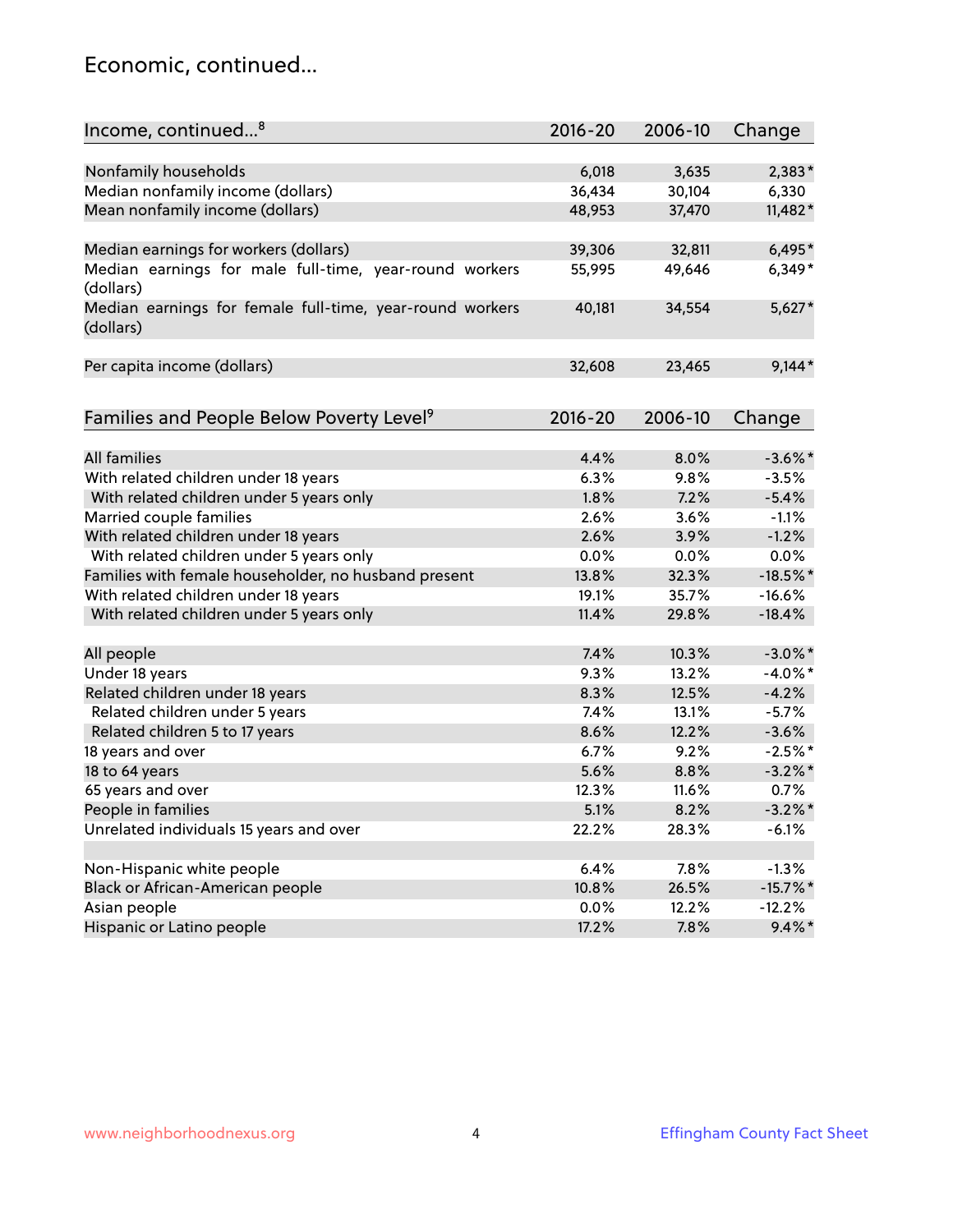# Employment

| Employment Status <sup>10</sup>                                                               | 2010        | 2020    | Change     |
|-----------------------------------------------------------------------------------------------|-------------|---------|------------|
| In Labor Force                                                                                | 31,400      | 25,777  | 25,777     |
| <b>Unemployment Rate</b>                                                                      | 5.0%        | 9.6%    | $-4.6%$    |
| Industry <sup>11</sup>                                                                        | $2016 - 20$ | 2006-10 | Change     |
| Civilian employed population 16 years and over                                                | 29,166      | 23,094  | $6,072*$   |
| Agriculture, forestry, fishing and hunting, and mining                                        | 1.0%        | 0.4%    | 0.6%       |
| Construction                                                                                  | 8.6%        | 11.2%   | $-2.6\%$ * |
| Manufacturing                                                                                 | 19.0%       | 17.4%   | 1.6%       |
| Wholesale trade                                                                               | 2.4%        | 3.1%    | $-0.7%$    |
| Retail trade                                                                                  | 8.9%        | 10.7%   | $-1.8%$    |
| Transportation and warehousing, and utilities                                                 | 10.1%       | 9.5%    | 0.6%       |
| Information                                                                                   | 0.8%        | 0.5%    | 0.2%       |
| Finance and insurance, and real estate and rental and leasing                                 | 4.9%        | 5.2%    | $-0.2%$    |
| Professional, scientific, and management, and administrative<br>and waste management services | 7.1%        | 7.5%    | $-0.4%$    |
| Educational services, and health care and social assistance                                   | 18.5%       | 17.9%   | 0.6%       |
| Arts, entertainment, and recreation, and accommodation and<br>food services                   | 7.4%        | 7.7%    | $-0.3%$    |
| Other services, except public administration                                                  | 4.7%        | 4.4%    | 0.3%       |
| <b>Public administration</b>                                                                  | 6.5%        | 4.3%    | $2.1\%$ *  |
| Occupation <sup>12</sup>                                                                      | $2016 - 20$ | 2006-10 | Change     |
|                                                                                               |             |         |            |
| Civilian employed population 16 years and over                                                | 29,166      | 23,094  | $6,072*$   |
| Management, business, science, and arts occupations                                           | 35.3%       | 27.3%   | $8.0\%$ *  |
| Service occupations                                                                           | 13.3%       | 13.4%   | $-0.1%$    |
| Sales and office occupations                                                                  | 19.0%       | 25.3%   | $-6.3\%$ * |
| Natural<br>resources,<br>construction,<br>and<br>maintenance<br>occupations                   | 14.3%       | 15.5%   | $-1.2%$    |
| Production, transportation, and material moving occupations                                   | 18.2%       | 18.5%   | $-0.3%$    |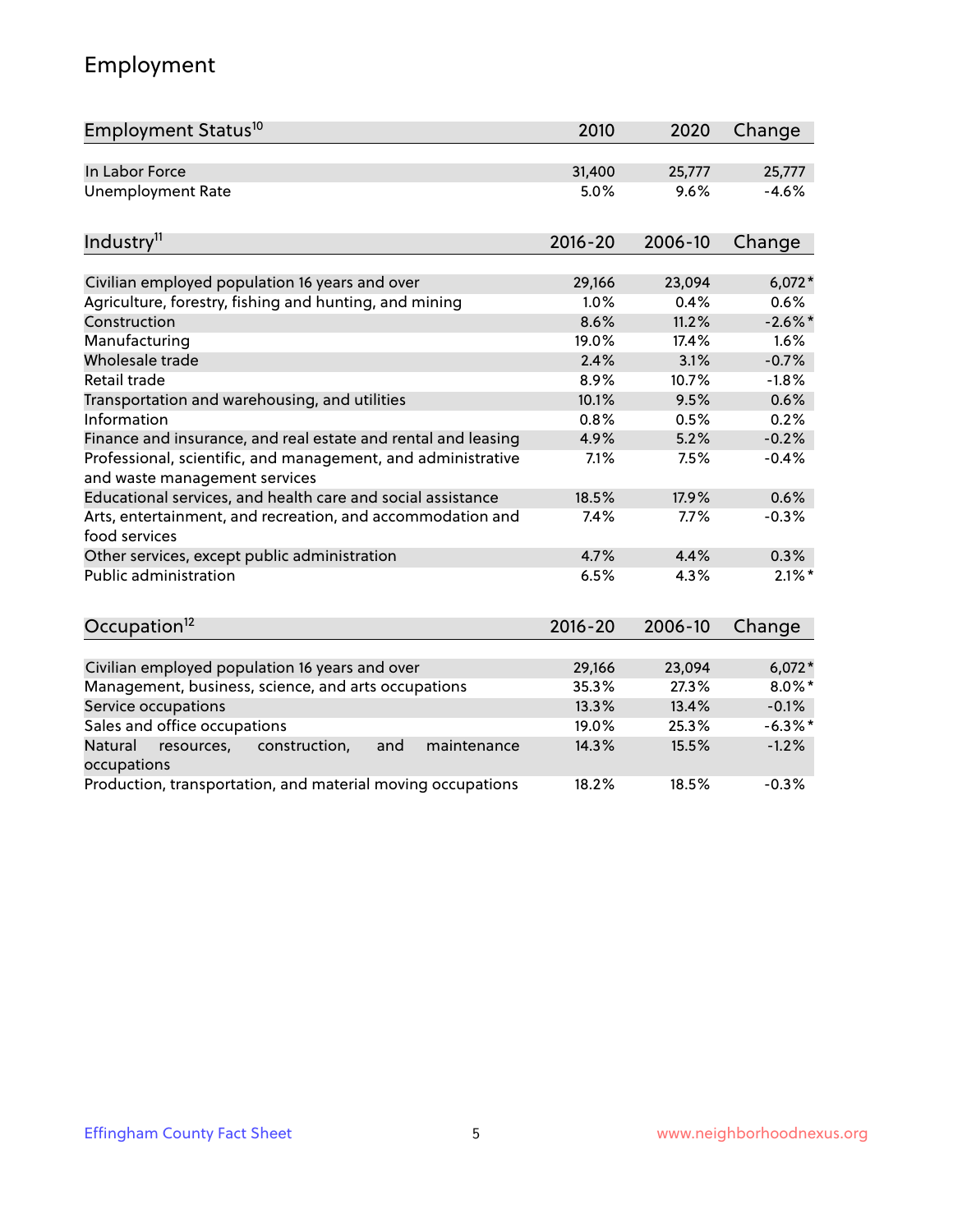# Employment, continued...

| Class of Worker <sup>13</sup>                          | $2016 - 20$ | 2006-10 | Change     |
|--------------------------------------------------------|-------------|---------|------------|
| Civilian employed population 16 years and over         | 29,166      | 23,094  | $6,072*$   |
| Private wage and salary workers                        | 81.9%       | 76.5%   | $5.5%$ *   |
| Government workers                                     | 13.8%       | 16.8%   | $-3.0\%$ * |
| Self-employed in own not incorporated business workers | 4.2%        | 6.7%    | $-2.5%$ *  |
| Unpaid family workers                                  | 0.1%        | 0.1%    | 0.0%       |
| Job Flows <sup>14</sup>                                | 2019        | 2010    | Change     |
|                                                        |             |         |            |
| Total Jobs in county                                   | 10,428      | 8,371   | 2,057      |
| Held by residents of county                            | 51.2%       | 52.1%   | $-0.9%$    |
| Held by non-residents of county                        | 48.8%       | 47.9%   | 0.9%       |
| Jobs by Industry Sector <sup>15</sup>                  | 2019        | 2010    | Change     |
| Total Jobs in county                                   | 10,428      | 8,371   | 2,057      |
| <b>Goods Producing sectors</b>                         | 23.4%       | 24.1%   | $-0.7%$    |
| Trade, Transportation, and Utilities sectors           | 19.5%       | 22.1%   | $-2.6%$    |
| All Other Services sectors                             | 57.0%       |         |            |
|                                                        |             | 53.8%   | 3.3%       |
| Total Jobs in county held by county residents          | 5,339       | 4,362   | 977        |
| <b>Goods Producing sectors</b>                         | 19.7%       | 19.8%   | $-0.1%$    |
| Trade, Transportation, and Utilities sectors           | 15.7%       | 16.0%   | $-0.3%$    |
| All Other Services sectors                             | 64.6%       | 64.2%   | 0.4%       |
| Jobs by Earnings <sup>16</sup>                         | 2019        | 2010    | Change     |
|                                                        |             |         |            |
| Total Jobs in county                                   | 10,428      | 8,371   | 2,057      |
| Jobs with earnings \$1250/month or less                | 25.5%       | 29.7%   | $-4.1%$    |
| Jobs with earnings \$1251/month to \$3333/month        | 34.0%       | 35.4%   | $-1.4%$    |
| Jobs with earnings greater than \$3333/month           | 40.4%       | 34.9%   | 5.5%       |
| Total Jobs in county held by county residents          | 5,339       | 4,362   | 977        |
| Jobs with earnings \$1250/month or less                | 26.0%       | 31.7%   | $-5.7%$    |
| Jobs with earnings \$1251/month to \$3333/month        | 34.9%       | 34.8%   | $0.1\%$    |
| Jobs with earnings greater than \$3333/month           | 39.2%       | 33.5%   | 5.6%       |
| Jobs by Age of Worker <sup>17</sup>                    | 2019        | 2010    | Change     |
|                                                        |             |         |            |
| Total Jobs in county                                   | 10,428      | 8,371   | 2,057      |
| Jobs with workers age 29 or younger                    | 24.3%       | 24.0%   | 0.3%       |
| Jobs with workers age 30 to 54                         | 54.1%       | 60.7%   | $-6.6%$    |
| Jobs with workers age 55 or older                      | 21.6%       | 15.3%   | 6.3%       |
|                                                        |             |         |            |
| Total Jobs in county held by county residents          | 5,339       | 4,362   | 977        |
| Jobs with workers age 29 or younger                    | 23.3%       | 20.8%   | 2.5%       |
| Jobs with workers age 30 to 54                         | 54.1%       | 63.0%   | $-9.0%$    |
| Jobs with workers age 55 or older                      | 22.6%       | 16.2%   | 6.5%       |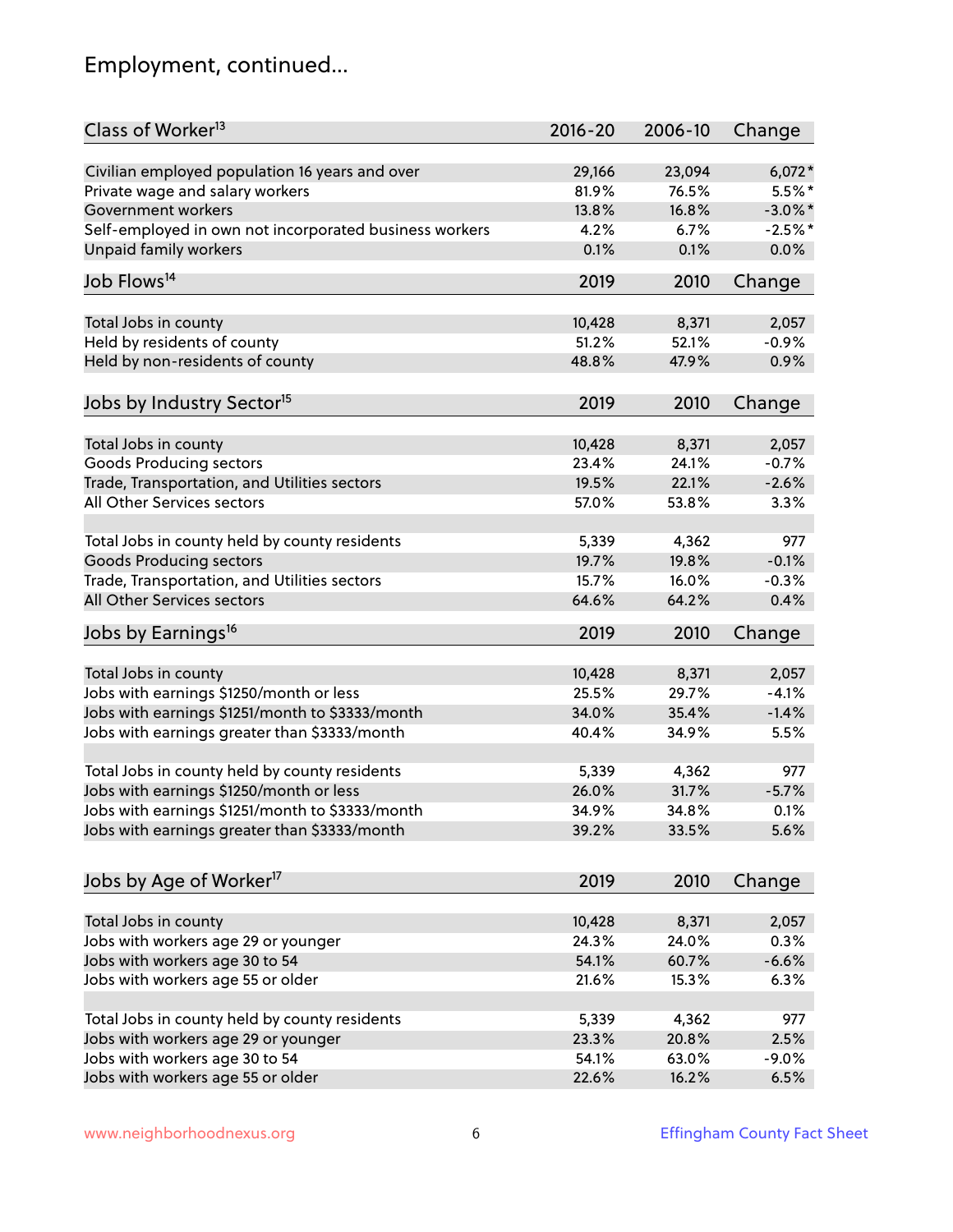#### Education

| Early Learning <sup>18</sup>                        |             |         | 2022       |
|-----------------------------------------------------|-------------|---------|------------|
| Licensed Capacity of Early Learning Centers         |             |         | 1,438      |
| Licenced capacity per 1,000 children ages 0-4       |             |         | 334.1      |
|                                                     |             |         |            |
| School Enrollment <sup>19</sup>                     | 2022        | 2010    | Change     |
| <b>Enrolled in Public School</b>                    | 13,585      | 11,462  | 2,123      |
| White                                               | 67.0%       | 76.5%   | $-9.5%$    |
| <b>Black or African-American</b>                    | 16.1%       | 14.9%   | 1.2%       |
| Asian                                               | 0.9%        | 0.8%    | 0.1%       |
| Native American                                     | 0.2%        | 0.3%    | $-0.1%$    |
| Pacific Islander                                    | 0.0%        | 0.0%    | 0.0%       |
| <b>Biracial or Multi-Racial</b>                     | 5.7%        | 3.5%    | 2.3%       |
| Hispanic or Latino                                  | 10.0%       | 3.8%    | 6.2%       |
|                                                     |             |         |            |
| Georgia Milestones: 3rd Grade Reading <sup>20</sup> |             |         | 2019       |
| <b>Number of Students Tested</b>                    |             |         | 900        |
| Proficient or Distinguished                         |             |         | 53.2%      |
| Georgia Milestones: 8th Grade Math <sup>21</sup>    |             |         | 2019       |
| Number of Students Tested                           |             |         | 949        |
| Proficient or Distinguished                         |             |         | 57.6%      |
|                                                     |             |         |            |
| Graduation Rates <sup>22</sup>                      | 2021        | 2012    | Change     |
|                                                     |             |         |            |
| Cohort                                              | 865         | 857     | 8          |
| <b>High School Graduation Rate</b>                  | 91.0%       | 79.3%   | 11.6%      |
| Educational Attainment <sup>23</sup>                | $2016 - 20$ | 2006-10 | Change     |
|                                                     | 40,609      | 31,627  | 8,982*     |
| Population 25 years and over<br>Less than 9th grade | 3.1%        | 4.6%    | $-1.6%$ *  |
| 9th to 12th grade, no diploma                       | 7.5%        | 11.0%   | $-3.5%$ *  |
| High school graduate (includes equivalency)         | 37.8%       | 41.7%   | $-3.9\%$ * |
| Some college, no degree                             | 20.1%       | 20.8%   | $-0.7%$    |
|                                                     |             |         |            |
| Associate's degree                                  | 7.6%        | 6.3%    | 1.3%       |
| Bachelor's degree                                   | 17.0%       | 10.3%   | $6.7\%$ *  |
| Graduate or professional degree                     | 6.9%        | 5.2%    | $1.7\%$ *  |
| Percent high school graduate or higher              | 89.4%       | 84.3%   | $5.1\%$ *  |
| Percent bachelor's degree or higher                 | 23.9%       | 15.5%   | $8.4\%$ *  |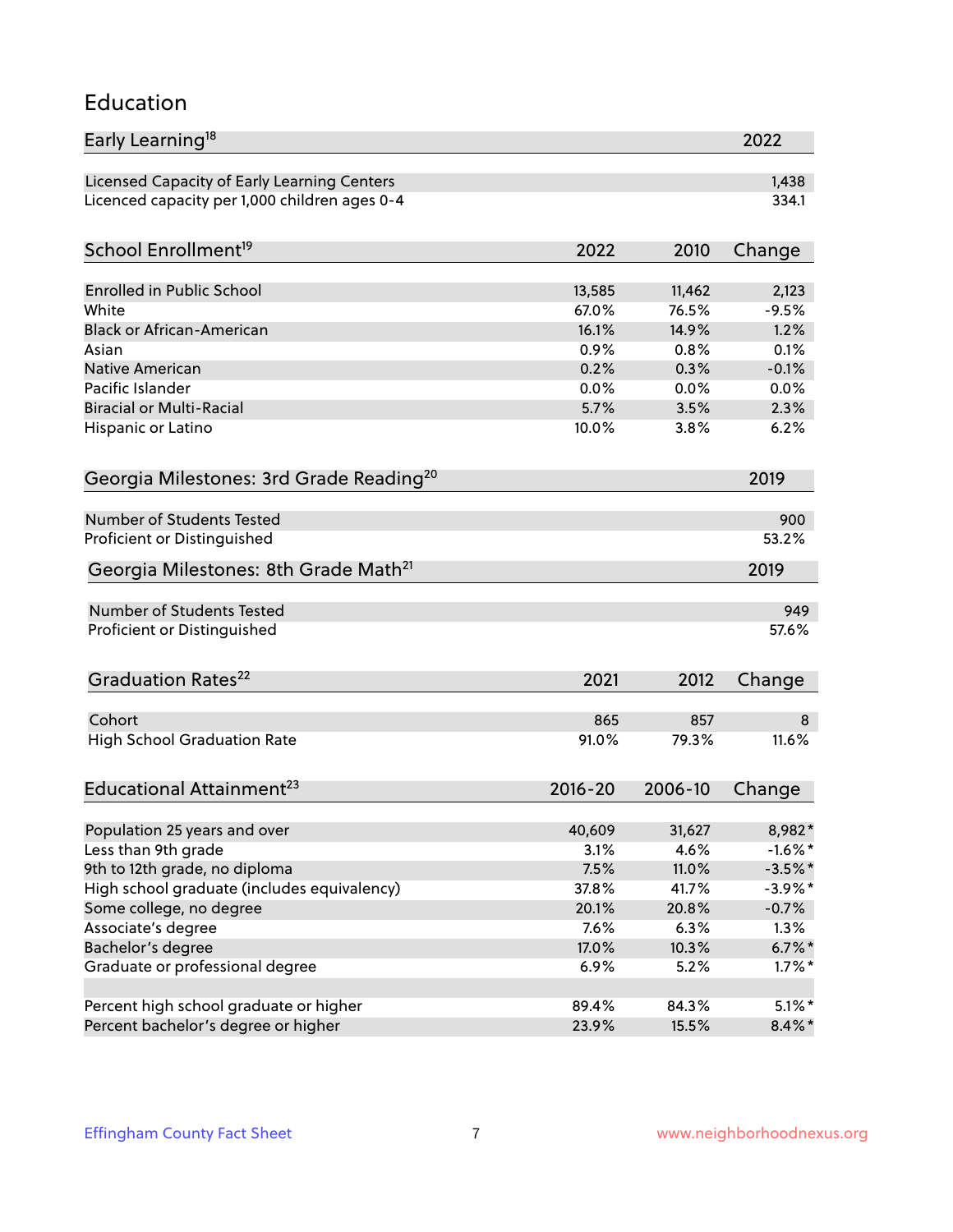#### Housing

| Households by Type <sup>24</sup>                     | 2016-20     | 2006-10 | Change      |
|------------------------------------------------------|-------------|---------|-------------|
|                                                      |             |         |             |
| Total households                                     | 21,828      | 17,480  | $4,348*$    |
| Family households (families)                         | 72.4%       | 79.2%   | $-6.8\%$ *  |
| With own children under 18 years                     | 31.1%       | 41.3%   | $-10.3\%$ * |
| Married-couple family                                | 55.8%       | 64.0%   | $-8.2%$     |
| With own children of the householder under 18 years  | 22.1%       | 31.9%   | $-9.8%$     |
| Male householder, no wife present, family            | 5.0%        | 4.2%    | 0.8%        |
| With own children of the householder under 18 years  | 2.3%        | 2.4%    | $-0.0%$     |
| Female householder, no husband present, family       | 11.7%       | 11.1%   | $0.6\%$     |
| With own children of the householder under 18 years  | 6.6%        | 7.0%    | $-0.4%$     |
| Nonfamily households                                 | 27.6%       | 20.8%   | $6.8\%$ *   |
| Householder living alone                             | 24.2%       | 18.0%   | $6.2\%$     |
| 65 years and over                                    | 7.0%        | 4.7%    | $2.3\%$ *   |
|                                                      |             |         |             |
| Households with one or more people under 18 years    | 33.8%       | 45.2%   | $-11.4%$    |
| Households with one or more people 65 years and over | 22.5%       | 17.7%   | 4.8%*       |
|                                                      |             |         |             |
| Average household size                               | 2.84        | 2.87    | $-0.04$     |
| Average family size                                  | 3.38        | 3.24    | 0.13        |
|                                                      |             |         |             |
| Housing Occupancy <sup>25</sup>                      | 2016-20     | 2006-10 | Change      |
|                                                      |             |         |             |
| Total housing units                                  | 23,462      | 19,323  | $4,139*$    |
| Occupied housing units                               | 93.0%       | 90.5%   | $2.6\%$ *   |
| Vacant housing units                                 | 7.0%        | 9.5%    | $-2.6\%$ *  |
|                                                      |             |         |             |
| Homeowner vacancy rate                               | 0.6         | 1.8     | $-1.3$      |
| Rental vacancy rate                                  | 3.8         | 8.0     | $-4.2$      |
|                                                      |             |         |             |
|                                                      |             |         |             |
| Units in Structure <sup>26</sup>                     | $2016 - 20$ | 2006-10 | Change      |
| Total housing units                                  | 23,462      | 19,323  | $4,139*$    |
| 1-unit, detached                                     | 72.9%       | 65.5%   | $7.4\%$ *   |
| 1-unit, attached                                     | 1.7%        | 1.1%    | 0.6%        |
| 2 units                                              | 0.7%        | 2.0%    | $-1.4\%$ *  |
| 3 or 4 units                                         | 0.8%        | 0.4%    | $0.4\% *$   |
| 5 to 9 units                                         |             |         |             |
|                                                      | 1.6%        | 2.3%    | $-0.8%$     |
| 10 to 19 units                                       | 1.4%        | 1.9%    | $-0.5%$     |
| 20 or more units                                     | 1.1%        | 0.2%    | $0.9\%$ *   |
| Mobile home                                          | 19.3%       | 26.6%   | $-7.3\%$ *  |
| Boat, RV, van, etc.                                  | 0.5%        | 0.0%    | 0.5%        |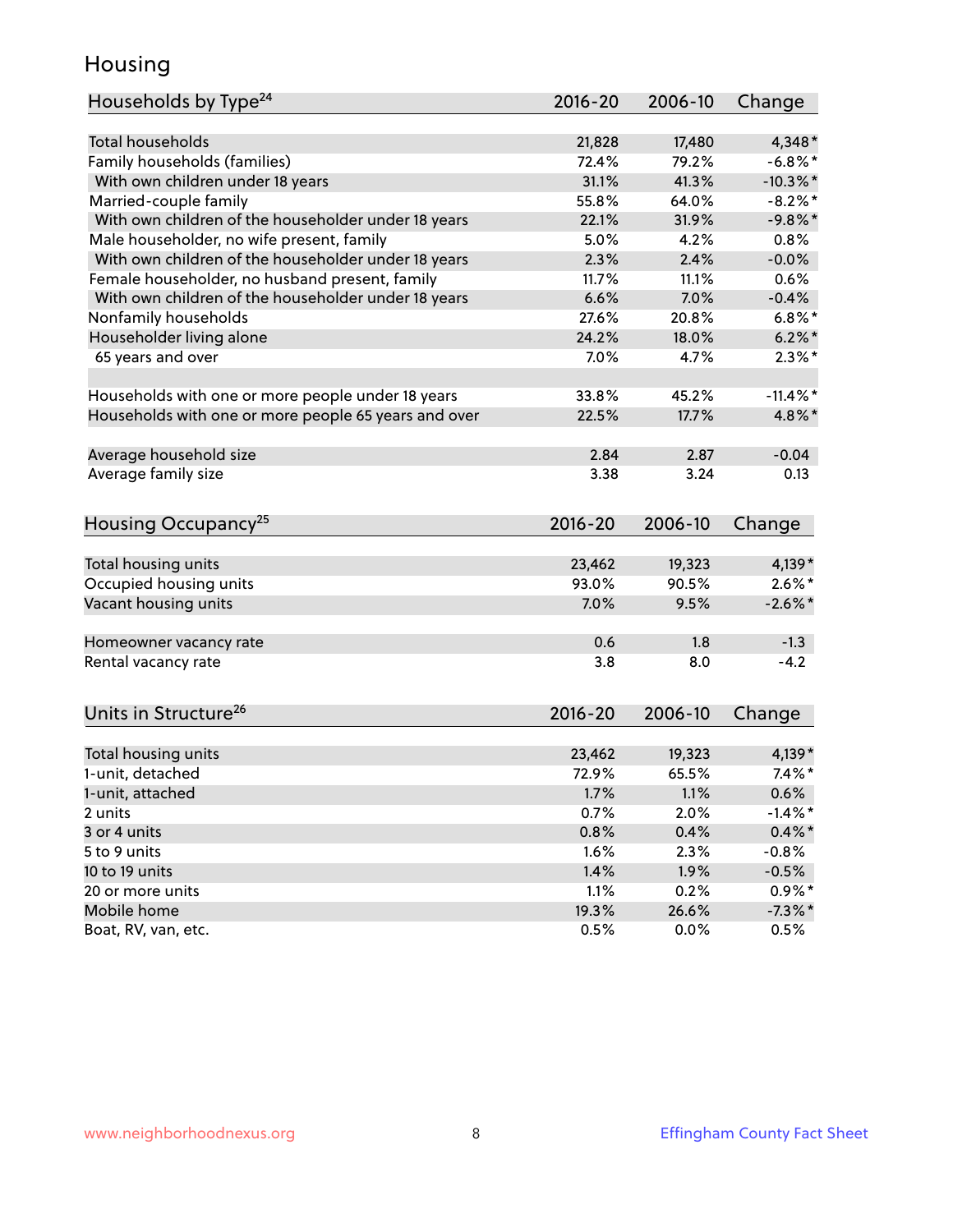# Housing, Continued...

| Year Structure Built <sup>27</sup>             | 2016-20     | 2006-10 | Change     |
|------------------------------------------------|-------------|---------|------------|
| Total housing units                            | 23,462      | 19,323  | 4,139*     |
| Built 2014 or later                            | 10.1%       | (X)     | (X)        |
| Built 2010 to 2013                             | 4.7%        | (X)     | (X)        |
| Built 2000 to 2009                             | 29.4%       | 25.5%   | 3.9%*      |
| Built 1990 to 1999                             | 23.8%       | 36.3%   | $-12.5%$   |
| Built 1980 to 1989                             | 10.2%       | 16.6%   | $-6.4\%$ * |
| Built 1970 to 1979                             | 9.7%        | 7.2%    | $2.5\%$ *  |
| Built 1960 to 1969                             | 5.6%        | 5.2%    | 0.3%       |
| Built 1950 to 1959                             | 2.2%        | 3.1%    | $-0.9%$    |
| Built 1940 to 1949                             | 1.6%        | 1.0%    | 0.6%       |
| Built 1939 or earlier                          | 2.7%        | 5.1%    | $-2.4\%$ * |
| Housing Tenure <sup>28</sup>                   | 2016-20     | 2006-10 | Change     |
|                                                |             |         |            |
| Occupied housing units                         | 21,828      | 17,480  | 4,348*     |
| Owner-occupied                                 | 77.3%       | 74.5%   | 2.8%       |
| Renter-occupied                                | 22.7%       | 25.5%   | $-2.8%$    |
| Average household size of owner-occupied unit  | 2.89        | 2.88    | 0.01       |
| Average household size of renter-occupied unit | 2.65        | 2.85    | $-0.21*$   |
| Residence 1 Year Ago <sup>29</sup>             | 2016-20     | 2006-10 | Change     |
|                                                |             |         |            |
| Population 1 year and over                     | 61,235      | 49,855  | 11,380*    |
| Same house                                     | 89.2%       | 83.3%   | $6.0\%$ *  |
| Different house in the U.S.                    | 10.6%       | 16.6%   | $-6.0\%$ * |
| Same county                                    | 4.4%        | 8.6%    | $-4.2%$ *  |
| Different county                               | 6.3%        | 8.0%    | $-1.7%$    |
| Same state                                     | 4.4%        | 5.5%    | $-1.1%$    |
| Different state                                | 1.8%        | 2.4%    | $-0.6%$    |
| Abroad                                         | 0.2%        | 0.2%    | $-0.0%$    |
| Value of Housing Unit <sup>30</sup>            | 2016-20     | 2006-10 | Change     |
| Owner-occupied units                           | 16,880      | 13,030  | 3,850*     |
| Less than \$50,000                             | 5.6%        | 7.3%    | $-1.8%$    |
| \$50,000 to \$99,999                           | 14.9%       | 15.4%   | $-0.6%$    |
| \$100,000 to \$149,999                         | 18.4%       | 25.4%   | $-7.0\%$ * |
| \$150,000 to \$199,999                         | 23.9%       | 22.8%   | 1.0%       |
| \$200,000 to \$299,999                         | 26.3%       | 16.8%   | $9.4\%$ *  |
| \$300,000 to \$499,999                         | 10.0%       | 10.2%   | $-0.2%$    |
| \$500,000 to \$999,999                         | 0.8%        | 1.2%    | $-0.5%$    |
| \$1,000,000 or more                            | 0.3%        | 0.8%    | $-0.4%$    |
| Median (dollars)                               | 170,600     | 153,500 | $17,100*$  |
| Mortgage Status <sup>31</sup>                  | $2016 - 20$ | 2006-10 | Change     |
|                                                |             |         |            |
| Owner-occupied units                           | 16,880      | 13,030  | 3,850*     |
| Housing units with a mortgage                  | 68.6%       | 73.7%   | $-5.1\%$ * |
| Housing units without a mortgage               | 31.4%       | 26.3%   | $5.1\%$ *  |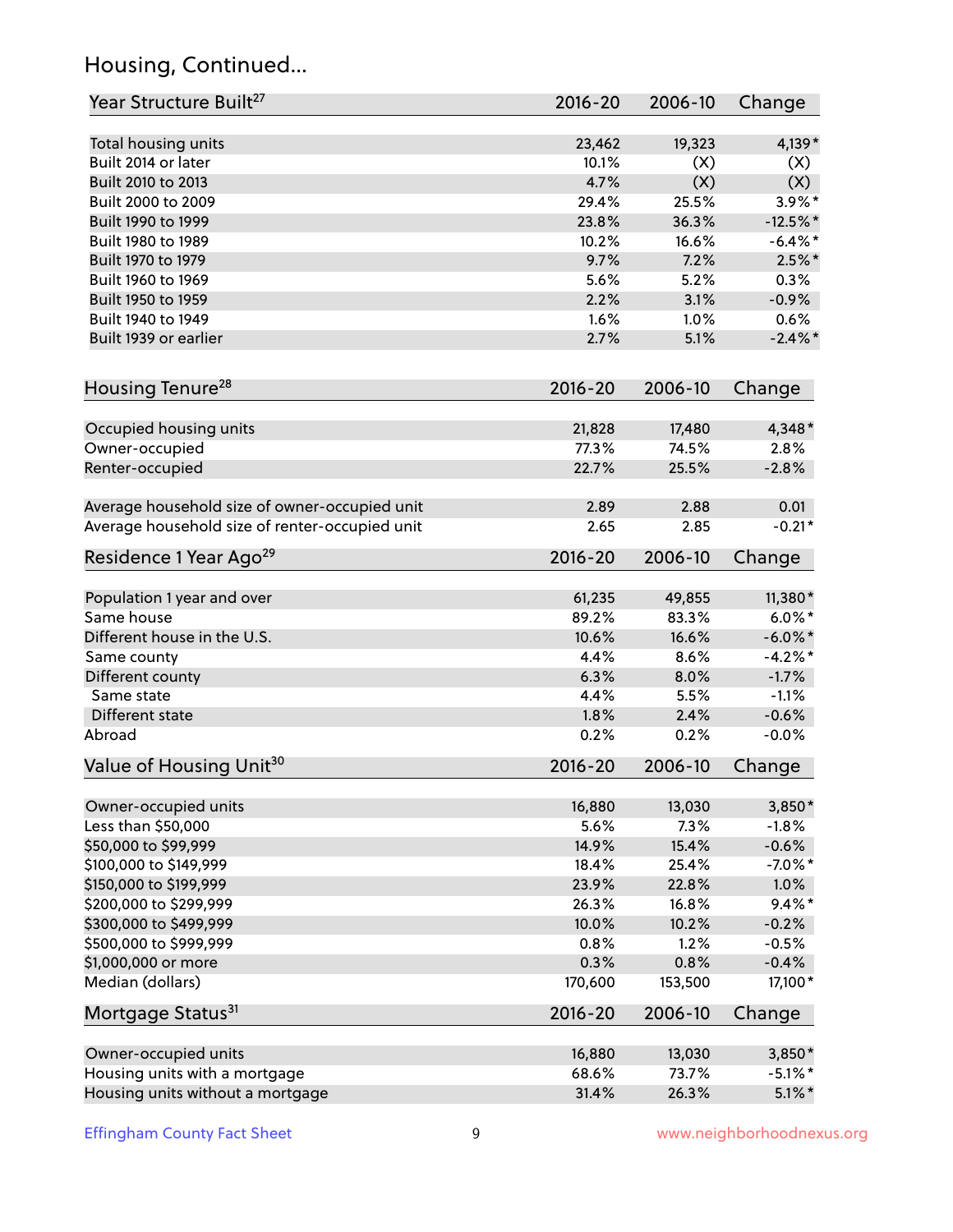# Housing, Continued...

| Selected Monthly Owner Costs <sup>32</sup>                                            | $2016 - 20$ | 2006-10 | Change     |
|---------------------------------------------------------------------------------------|-------------|---------|------------|
| Housing units with a mortgage                                                         | 11,588      | 9,609   | 1,979*     |
| Less than \$300                                                                       | 0.2%        | 0.0%    | 0.2%       |
| \$300 to \$499                                                                        | 1.2%        | 1.1%    | 0.1%       |
| \$500 to \$999                                                                        | 14.3%       | 23.8%   | $-9.5%$ *  |
| \$1,000 to \$1,499                                                                    | 42.2%       | 39.1%   | 3.1%       |
| \$1,500 to \$1,999                                                                    | 29.0%       | 22.9%   | $6.1\%$ *  |
| \$2,000 to \$2,999                                                                    | 12.2%       | 9.9%    | 2.3%       |
| \$3,000 or more                                                                       | 0.8%        | 3.2%    | $-2.4\%$ * |
| Median (dollars)                                                                      | 1,402       | 1,307   | $95*$      |
| Housing units without a mortgage                                                      | 5,292       | 3,421   | $1,871*$   |
| Less than \$150                                                                       | 2.8%        | 3.9%    | $-1.1%$    |
| \$150 to \$249                                                                        | 12.1%       | 11.2%   | 0.9%       |
| \$250 to \$349                                                                        | 18.1%       | 30.8%   | $-12.7%$ * |
| \$350 to \$499                                                                        | 31.7%       | 38.0%   | $-6.3%$    |
| \$500 to \$699                                                                        | 24.4%       | 12.7%   | $11.7\%$ * |
| \$700 or more                                                                         | 10.8%       | 3.3%    | $7.5\%$ *  |
| Median (dollars)                                                                      | 427         | 363     | $64*$      |
| Selected Monthly Owner Costs as a Percentage of<br>Household Income <sup>33</sup>     | $2016 - 20$ | 2006-10 | Change     |
| Housing units with a mortgage (excluding units where<br>SMOCAPI cannot be computed)   | 11,552      | 9,609   | $1,943*$   |
| Less than 20.0 percent                                                                | 50.9%       | 37.8%   | 13.1%*     |
| 20.0 to 24.9 percent                                                                  | 13.6%       | 19.0%   | $-5.4\%$ * |
| 25.0 to 29.9 percent                                                                  | 10.4%       | 13.1%   | $-2.7%$    |
| 30.0 to 34.9 percent                                                                  | 6.3%        | 7.5%    | $-1.2%$    |
| 35.0 percent or more                                                                  | 18.9%       | 22.6%   | $-3.8%$    |
| Not computed                                                                          | 36          | 0       | 36         |
| Housing unit without a mortgage (excluding units where<br>SMOCAPI cannot be computed) | 5,186       | 3,409   | $1,777*$   |
| Less than 10.0 percent                                                                | 49.9%       | 44.5%   | 5.4%       |
| 10.0 to 14.9 percent                                                                  | 16.0%       | 21.4%   | $-5.4%$    |
| 15.0 to 19.9 percent                                                                  | 11.0%       | 12.4%   | $-1.3%$    |
| 20.0 to 24.9 percent                                                                  | 6.6%        | 7.4%    | $-0.8%$    |
| 25.0 to 29.9 percent                                                                  | 5.1%        | 2.9%    | 2.2%       |
| 30.0 to 34.9 percent                                                                  | 1.6%        | 1.8%    | $-0.2%$    |
| 35.0 percent or more                                                                  | 9.8%        | 9.7%    | 0.1%       |
| Not computed                                                                          | 106         | 12      | $94*$      |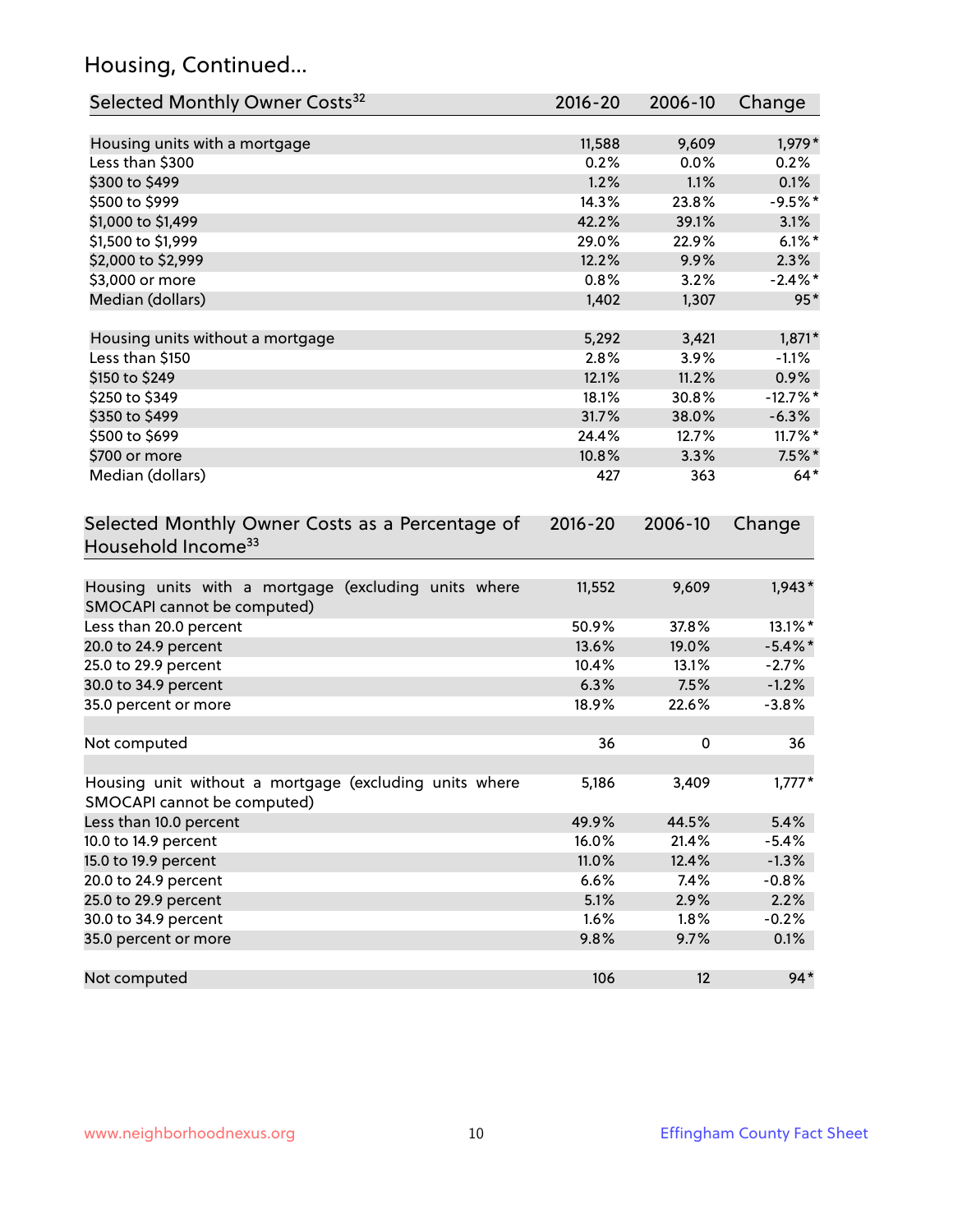# Housing, Continued...

| Gross Rent <sup>34</sup>                                                       | 2016-20     | 2006-10 | Change      |
|--------------------------------------------------------------------------------|-------------|---------|-------------|
|                                                                                |             |         |             |
| Occupied units paying rent                                                     | 4,502       | 4,115   | 387         |
| Less than \$200                                                                | 0.5%        | 0.3%    | 0.1%        |
| \$200 to \$499                                                                 | 2.4%        | 6.4%    | $-4.0%$     |
| \$500 to \$749                                                                 | 18.4%       | 30.4%   | $-12.0\%$ * |
| \$750 to \$999                                                                 | 27.7%       | 28.4%   | $-0.7%$     |
| \$1,000 to \$1,499                                                             | 37.3%       | 33.4%   | 3.9%        |
| \$1,500 to \$1,999                                                             | 12.5%       | 1.0%    | 11.5%*      |
| \$2,000 or more                                                                | 1.2%        | 0.0%    | 1.2%        |
| Median (dollars)                                                               | 1,009       | 841     | $168*$      |
| No rent paid                                                                   | 446         | 335     | 111         |
| Gross Rent as a Percentage of Household Income <sup>35</sup>                   | $2016 - 20$ | 2006-10 | Change      |
| Occupied units paying rent (excluding units where GRAPI<br>cannot be computed) | 4,462       | 4,101   | 361         |
| Less than 15.0 percent                                                         | 12.9%       | 12.9%   | $-0.1%$     |
| 15.0 to 19.9 percent                                                           | 19.3%       | 16.8%   | 2.4%        |
| 20.0 to 24.9 percent                                                           | 19.7%       | 9.4%    | $10.3\%$ *  |
| 25.0 to 29.9 percent                                                           | 8.3%        | 10.4%   | $-2.1%$     |
| 30.0 to 34.9 percent                                                           | 11.4%       | 11.0%   | 0.4%        |
| 35.0 percent or more                                                           | 28.5%       | 39.5%   | $-11.0\%$ * |
| Not computed                                                                   | 486         | 349     | 137         |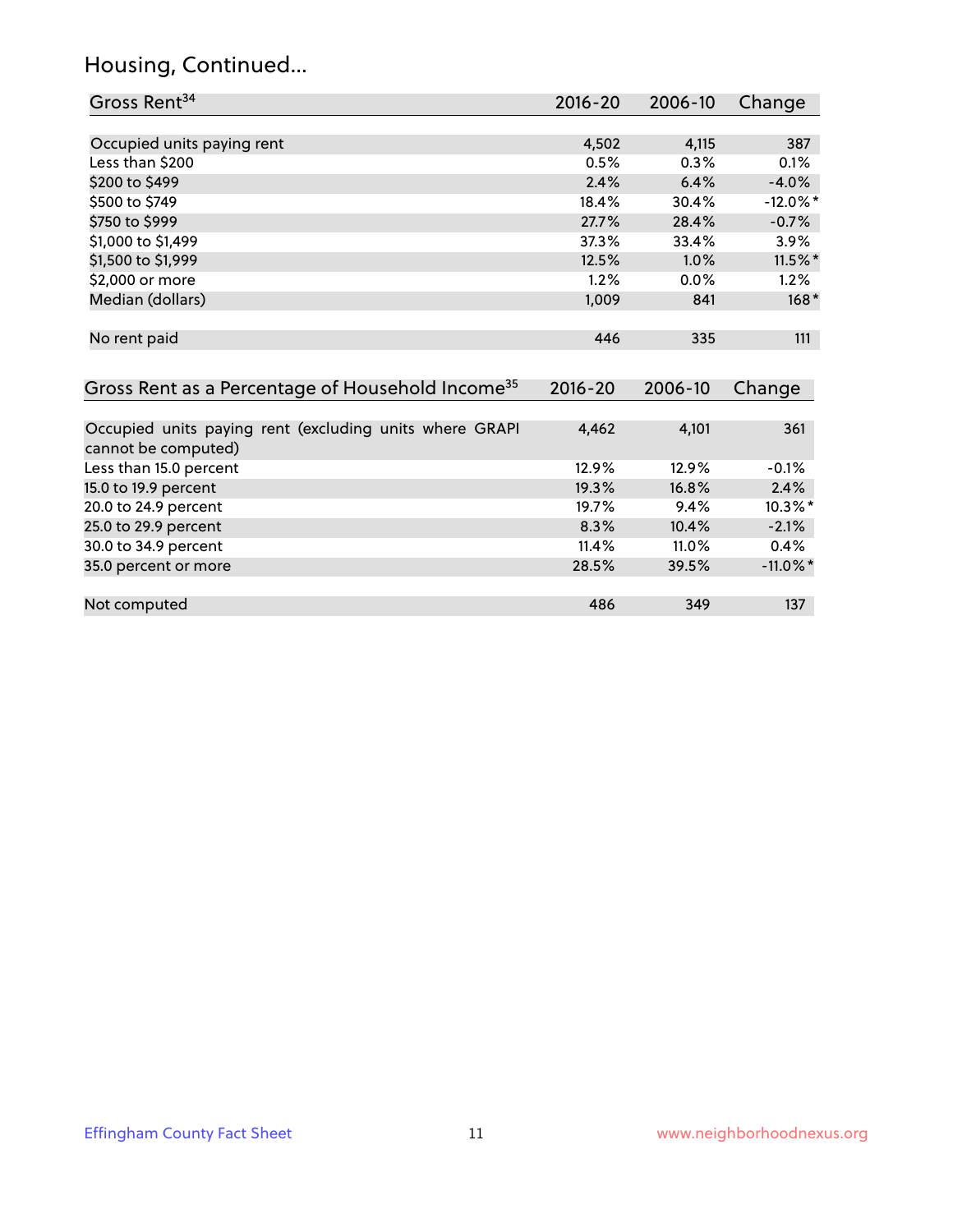# Community Involvement

| Voter Registration and Turnout <sup>36</sup> | 2020   |
|----------------------------------------------|--------|
|                                              |        |
| Active registered voters                     | 44.022 |
| Number voted in Presidential election        | 31.431 |
| Percent voted in Presidential election       | 71.4%  |

#### Transportation

| Commuting to Work <sup>37</sup>           | 2016-20     | 2006-10 | Change     |
|-------------------------------------------|-------------|---------|------------|
|                                           |             |         |            |
| Workers 16 years and over                 | 28,909      | 22,732  | $6,177*$   |
| Car, truck, or van - drove alone          | 88.5%       | 82.9%   | $5.5\%$ *  |
| Car, truck, or van - carpooled            | 5.6%        | 11.8%   | $-6.1\%$ * |
| Public transportation (excluding taxicab) | 0.4%        | 0.6%    | $-0.2%$    |
| Walked                                    | 0.7%        | 0.2%    | $0.5%$ *   |
| Other means                               | $1.7\%$     | $1.1\%$ | 0.6%       |
| Worked at home                            | 3.1%        | 3.4%    | $-0.3%$    |
|                                           |             |         |            |
| Mean travel time to work (minutes)        | 30.4        | 29.1    | 1.2        |
|                                           |             |         |            |
| Vehicles Available <sup>38</sup>          | $2016 - 20$ | 2006-10 | Change     |
|                                           |             |         |            |
| Occupied housing units                    | 21,828      | 17,480  | $4,348*$   |
| No vehicles available                     | 2.4%        | 2.7%    | $-0.3%$    |
| 1 vehicle available                       | 22.4%       | 24.5%   | $-2.1%$    |
| 2 vehicles available                      | 47.2%       | 44.9%   | 2.4%       |
| 3 or more vehicles available              | 27.9%       | 27.9%   | $0.0\%$    |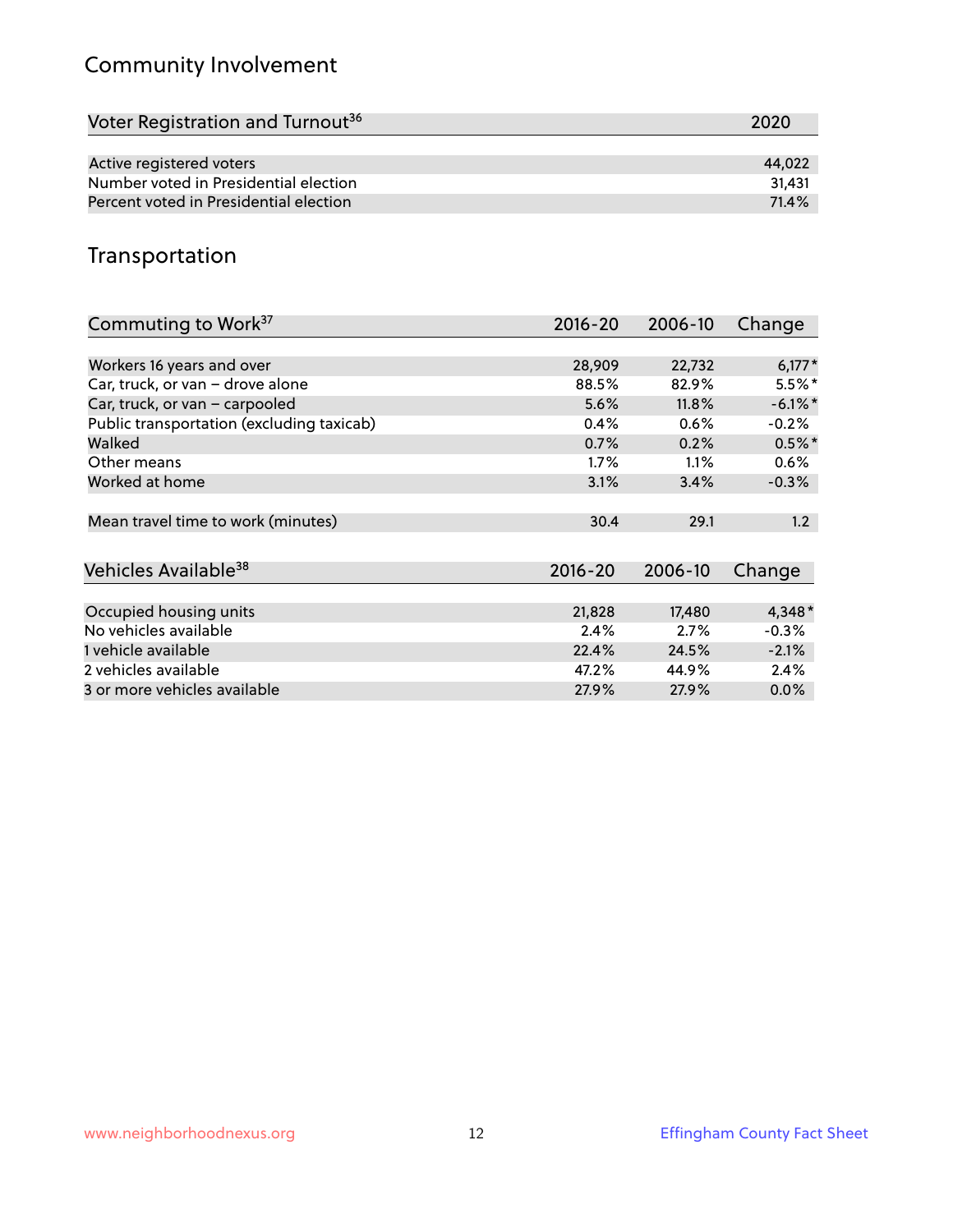#### Health

|  |  | Health Insurance coverage <sup>39</sup> |
|--|--|-----------------------------------------|
|--|--|-----------------------------------------|

| Health Insurance coverage <sup>39</sup>                 | $2016 - 20$ |
|---------------------------------------------------------|-------------|
|                                                         |             |
| Civilian Noninstitutionalized Population                | 61,672      |
| With health insurance coverage                          | 90.7%       |
| With private health insurance coverage                  | 76.7%       |
| With public health coverage                             | 24.6%       |
| No health insurance coverage                            | 9.3%        |
| Civilian Noninstitutionalized Population Under 19 years | 17,278      |
| No health insurance coverage                            | 2.3%        |
| Civilian Noninstitutionalized Population 19 to 64 years | 37,181      |
| In labor force:                                         | 29,388      |
| Employed:                                               | 27,622      |
| With health insurance coverage                          | 89.2%       |
| With private health insurance coverage                  | 22.7%       |
| With public coverage                                    | 5.1%        |
| No health insurance coverage                            | 10.8%       |
| Unemployed:                                             | 1,766       |
| With health insurance coverage                          | 39.8%       |
| With private health insurance coverage                  | 22.7%       |
| With public coverage                                    | 17.3%       |
| No health insurance coverage                            | 60.2%       |
| Not in labor force:                                     | 7,793       |
| With health insurance coverage                          | 83.7%       |
| With private health insurance coverage                  | 65.3%       |
|                                                         |             |

| <b>Health Factors</b> | <b>Most Recent</b> |
|-----------------------|--------------------|
|                       |                    |

With public coverage  $28.8\%$ No health insurance coverage 16.3%

| Premature Death (YPLL before age 75 per 100,000 population, age-adjusted) <sup>40</sup> | 8,106.5 |
|-----------------------------------------------------------------------------------------|---------|
| Average number of Physically Unhealthy Days <sup>41</sup>                               | 4.2     |
| Average number of Mentally Unhealthy Days <sup>42</sup>                                 | 5.2     |
| Low Birthweight Births <sup>43</sup>                                                    | 8.2%    |
| Diabetes Prevalence <sup>44</sup>                                                       | 10.2%   |
| HIV Prevalence (per 100,000 population) <sup>45</sup>                                   | 147.6   |
| Rate, Deduplicated ER Visits for Asthma, Ages 0-1746                                    | 368.5   |